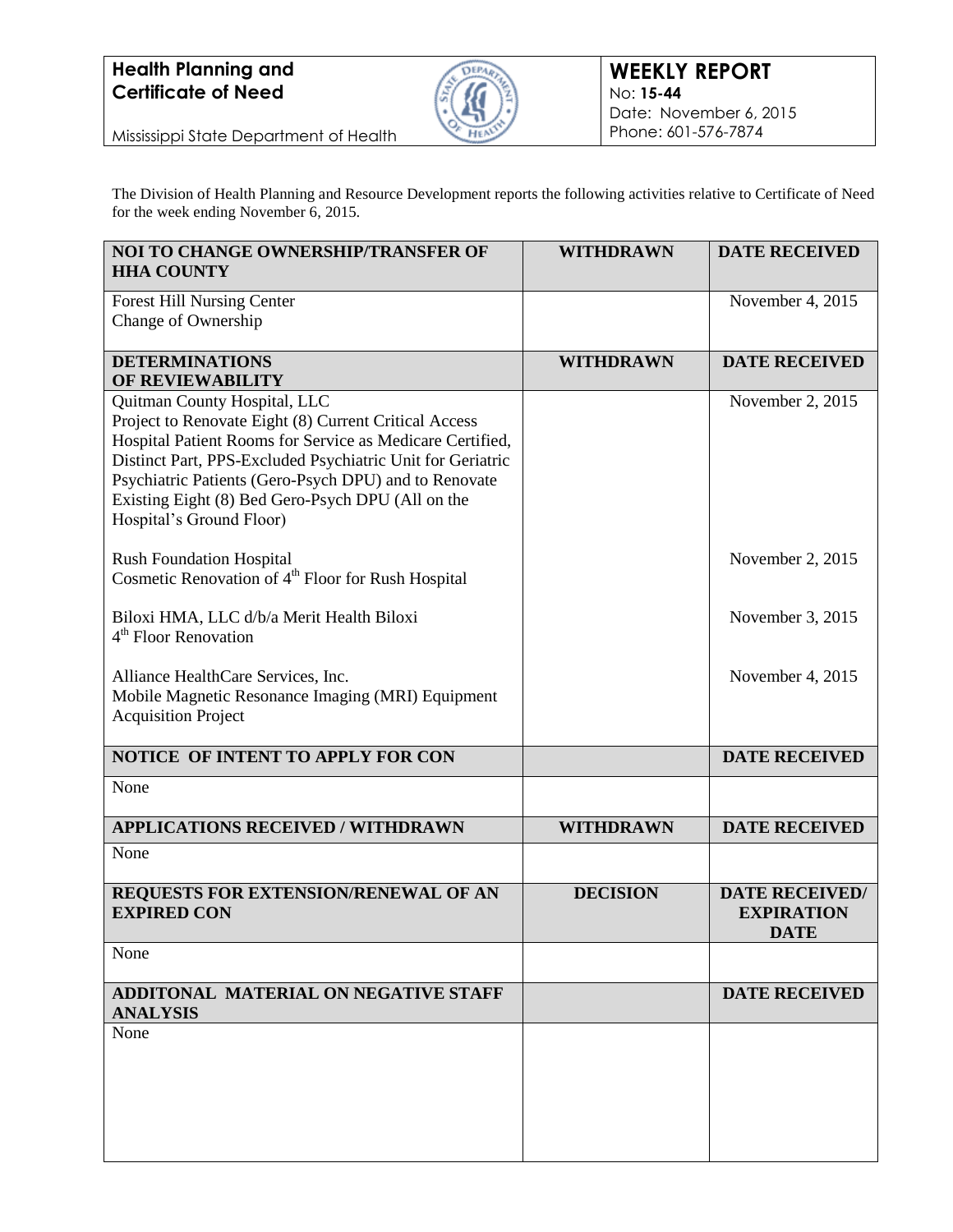## **Health Planning and Certificate of Need**



## **WEEKLY REPORT** No: **15-44** Date: November 6, 2015 Phone: 601-576-7874

Mississippi State Department of Health

| CON APPLICATIONS DEEMED COMPLETE                                                                                                                                                                                                                                                               |                  | <b>DATE COMPLETE</b>             |
|------------------------------------------------------------------------------------------------------------------------------------------------------------------------------------------------------------------------------------------------------------------------------------------------|------------------|----------------------------------|
| CON Review Number: HG-A-0715-014<br>Singing River Health System<br>d/b/a Ocean Springs Hospital<br>Amendment and Cost Overrun to CON #R-0751 A<br>(CON Review HG-A-0311-005)<br>Construction of Observation Units & Outpatient Service                                                         |                  | November 4, 2015                 |
| Improvements<br>Original Capital Expenditure: \$15,364,109.00<br>Additional Capital Expenditure: \$8,629,792.00<br>Total Revised Capital Expenditure: \$23,993,901.00<br>Location: Ocean Springs, Jackson County, Mississippi                                                                  |                  |                                  |
| CON Review Number: HG-RC-1015-022<br>The Methodist Hospital and Rehabilitation Center, Inc.<br>d/b/a Methodist Rehabilitation Center<br>Renovation of 6 <sup>th</sup> Floor, Patient and Nursing Center<br>Capital Expenditure: \$3,375,250.00<br>Location: Jackson, Hinds County, Mississippi |                  | November 6, 2015                 |
| <b>FINAL ORDERS ISSUED</b>                                                                                                                                                                                                                                                                     | <b>DECISION</b>  | <b>EFFECTIVE DATE</b>            |
| None                                                                                                                                                                                                                                                                                           |                  |                                  |
| <b>SIX-MONTH EXTENSION REQUESTS</b>                                                                                                                                                                                                                                                            | <b>DECISION</b>  | <b>EXPIRATION</b><br><b>DATE</b> |
| None                                                                                                                                                                                                                                                                                           |                  |                                  |
| HEARINGS DURING THE COURSE OF REVIEW                                                                                                                                                                                                                                                           | <b>REQUESTED</b> | <b>DATE</b><br><b>SCHEDULED</b>  |
| <b>CON Review Number: HG-RC-0515-008</b><br>St. Dominic - Jackson Memorial Hospital<br>Renovation and Expansion of Emergency Department<br>Capital Expenditure: \$40,071,029<br>Location: Jackson, Hinds County, Mississippi                                                                   |                  |                                  |
| Requestor: Jackson HMA LLC, d/b/a Merit Health<br>Central                                                                                                                                                                                                                                      | August 27, 2015  | To be Scheduled                  |
| <b>CON Review Number: ASC-NIS-0614-008</b><br><b>Madison Physician Surgery Center</b><br>Establishment of a Multi-Specialty Ambulatory Surgery<br>Center<br>Capital Expenditure: \$1,869,414.00                                                                                                |                  |                                  |
| Location: Madison, Madison County, Mississippi                                                                                                                                                                                                                                                 |                  |                                  |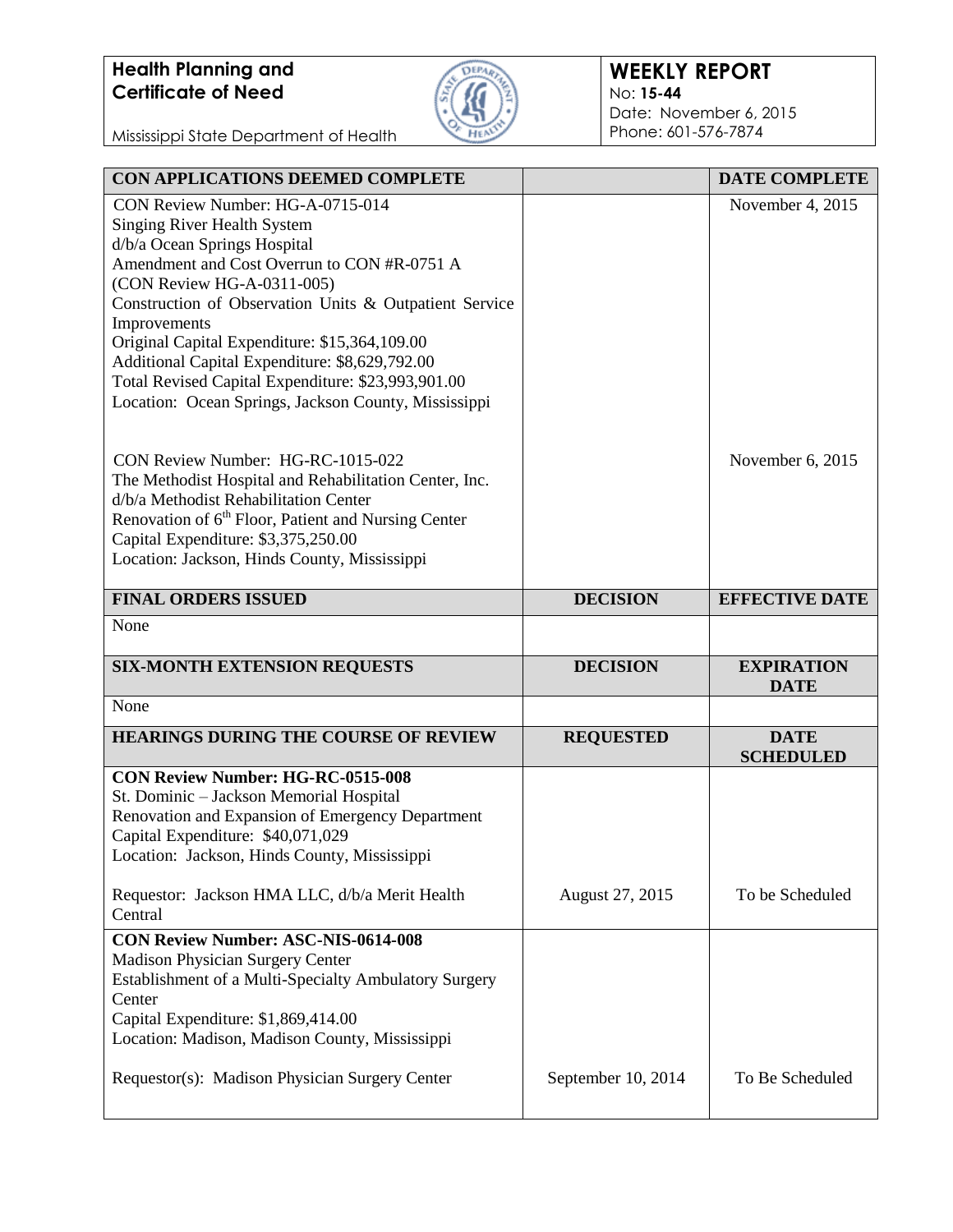

Mississippi State Department of Health

| <b>CON Review: HG-RLS-1210-039</b>                     |                        |                 |
|--------------------------------------------------------|------------------------|-----------------|
| Patients' Choice Medical Center, Raleigh               |                        |                 |
| Lease/Relocation of 10 Chemical Dependency Beds &      |                        |                 |
| Offering of Adult Chemical Dependency Services         |                        |                 |
|                                                        |                        |                 |
| Capital Expenditure: \$58,400                          |                        |                 |
|                                                        |                        |                 |
| Requestor: Alliance Health Center, Meridian            | March 16, 2011         | To Be Scheduled |
| CON Review: FSF-NIS-0610-025                           |                        |                 |
|                                                        |                        |                 |
| Gumtree Imaging, LLC Tupelo                            |                        |                 |
| Acquisition/Establishment and Offering of MRI Services |                        |                 |
| Capital Expenditure: \$1,090,000                       |                        |                 |
|                                                        |                        |                 |
| Requestor: The Imaging Center at Gloster Creek Village | <b>August 26, 2010</b> | To Be Scheduled |
|                                                        |                        |                 |
| <b>CON Review: ESRD-NIS-0908-031</b>                   |                        |                 |
| Fresenius Medical Care-Calhoun City                    |                        |                 |
|                                                        |                        |                 |
| Establish/Const of a 6-Station ESRD Facility in        |                        |                 |
| <b>Calhoun County</b>                                  |                        |                 |
| Capital Expenditure: \$462,471                         |                        |                 |
|                                                        |                        |                 |
| <b>Requestor: Fresenius Medical Care</b>               | March 9, 2010          | To Be Scheduled |
|                                                        |                        |                 |
| CON Review: ESRD-NIS-0908:035                          |                        |                 |
| Fresenius Medical Care-Water Valley                    |                        |                 |
|                                                        |                        |                 |
| Establish/Const. of a 6-Station ESRD facility in       |                        |                 |
| Yalobusha County                                       |                        |                 |
| Capital Expenditure: \$462,471                         |                        |                 |
|                                                        |                        |                 |
| Requestor: Fresenius Medical Care                      | March 9, 2010          | To Be Scheduled |
|                                                        |                        |                 |
| CON Review: FSF-NIS-0808-024                           |                        |                 |
| Advanced Medical Imaging of Greenville, LLC            |                        |                 |
| Provision of MRI Services in Washington County         |                        |                 |
|                                                        |                        |                 |
| Capital Expenditure: \$0                               |                        |                 |
| Requestor: Delta Regional Medical Center               | December 3, 2008       | To Be Scheduled |
|                                                        |                        |                 |
| <b>CON Review: FSF-NIS-0807-018</b>                    |                        |                 |
| Desoto Imaging and Diagnostics, LLC                    |                        |                 |
|                                                        |                        |                 |
| <b>Establishment of Mobile PET Services</b>            |                        |                 |
| Capital Expenditure: \$0                               |                        |                 |
|                                                        |                        |                 |
| Requestor: Baptist Memorial Hospital - DeSoto          | December 3, 2007       | To Be Scheduled |
|                                                        |                        |                 |